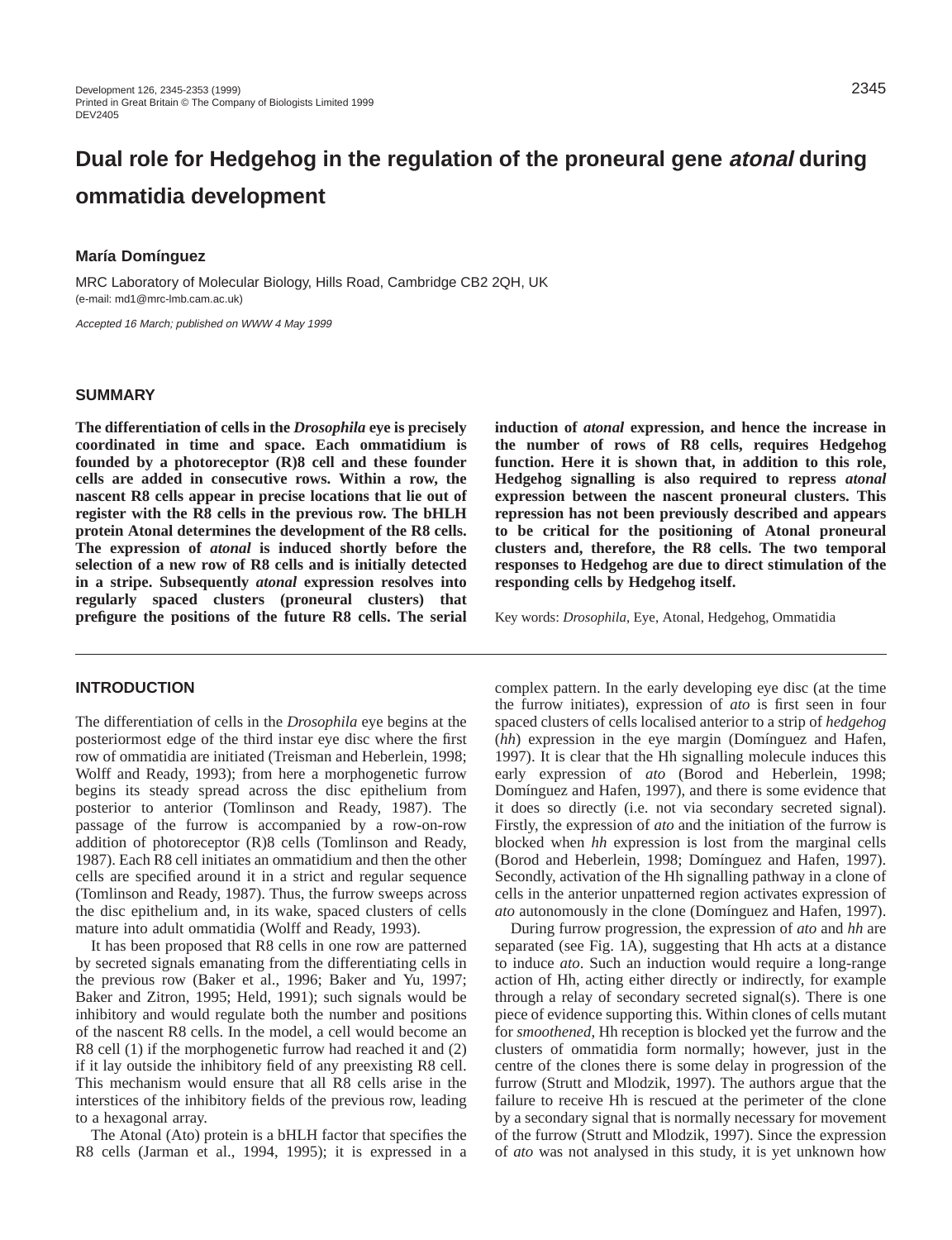## 2346 M. Domínguez

*ato* is regulated by *hh* signalling during the process of furrow propagation.

Hh induces *ato* in more than just the cells that ultimately become R8 cells. Therefore, the initial expression of *ato* must be refined first into groups of cells and then restricted to the presumptive R8 cell. This gradual refinement of *ato* can be seen in a single disc preparation (Fig. 1A). At any time point during this process, the most anterior (and advanced) strip of cells expresses *ato* and, behind this strip, there is first a regular array of (proneural) clusters of cells and, further behind, three consecutive rows of Ato-positive R8 cells, spaced in a regular hexagonal array (Dokucu et al., 1996; Jarman et al., 1994, 1995). It is widely believed that this later refinement of *ato* to clusters and R8 cells is a Hh-independent process. Furthermore, it has been suggested that cells in and behind the furrow are insensitive to Hh signals and that refinement is almost entirely controlled by lateral inhibition mediated by the Notch signalling (Baker and Yu, 1997). However, conclusive evidence for such a proposal has not yet been reported. There are other alternative possibilities to account for the regulation of *ato* expression anterior and behind the furrow. One of them is that Hh could have a dual function, activating *ato* at low levels (that is far from the source of Hh) and repressing it at high levels (close to the source). Hh is a secreted molecule that presumably diffuses from posterior cells, where it is made, across the furrow to form a gradient of activity. It is probable that the repression of *ato* may only occur above a certain threshold of Hh. Every time a new row of ommatidial clusters forms, the activation of *hh* expression by these clusters would shift the peak of the Hh gradient anteriorly. As the Hh signal strengthens anterior to the peak, cells there will be exposed to high levels and therefore begin to refine *ato* expression leading to separated single R8s; refinement of *ato* to the R8s would require a higher threshold level than activation. As the Hh gradient migrates anteriorly, the two Hh-mediated responses would follow, one behind the other.

This hypothesis is tested in a series of experiments that examine cells that have lost or gained Hh signalling. The immediate consequences on the pattern of *ato* expression and of R8 determination in time and space are reported. In the absence of Hh reception, analysed using clones of *smoothened* mutant cells, anterior cells do not activate the *ato* gene. This result shows that, in a first step, Hh induces the expression of *ato* in a stripe of cells anterior to the morphogenetic furrow directly. In the wild type, this early expression of *ato* soon becomes uneven, with the highest Ato levels prefiguring the positions of the ommatidial clusters. This later process also depends on Hh, for *smoothened* mutant cells do not repress *ato* and the pattern of *ato* expression therefore fails to resolve into clusters. It therefore seems that in a second step of *ato* expression, Hh is required to repress the expression of *ato* between the nascent proneural clusters. Following a gain of *hh* expression (a membrane-tethered form of Hh was used) *ato* is immediately activated and then later, as the Hh signalling strengthened in the cells, *ato* becomes repressed. The dual role of Hh appears crucial to building precision and geometry into the adult retina. A discussion follows as to how Hh might work; whether it acts directly or through intermediaries.

# **MATERIALS AND METHODS**

## **Generation of mitotic recombination clones**

Mitotic clones were induced by Flp-mediated mitotic recombination

(Xu and Rubin, 1993). In all cases, the *flp* gene was activated at second instar larvae by heat shocking the larvae for 1 hour at 37°C. Third instar eye discs were dissected for histochemistry. The genotype of the larvae in Fig. 4C is *ptc*IIw*FRT*42*/ arm-lacZ FRT*42; in Figs 2E, 4D, 5A, 6, 7 are  $\frac{smo^3FRT^{40}}{arm·lacZ}$  *FRT*<sup>40</sup>; in Fig. 2F is  $hh^{AC}/FRT^{82B}$ *Minute*; Fig. 2G is  $hh^{AC}/FRT^{82B}$ *arm-lacZ*; Fig. 5B is  $pka^{B3-DCO}$ *FRT*40*/arm-lacZ FRT*40 and in Fig. 5C is *smo*3 *pka*B3-DCO *FRT*39E*/hsp-70-CD2 FRT*39E.

#### **Ectopic expression experiments**

To generate clones cells expressing the membrane-tethered form of Hh and the full-length Ci protein, the GAL4/UAS system were combined with the Flip-out technique (Struhl and Basler, 1993). The genotype of the larva carrying misexpressing clones as referred in the text are as following:

*Hh-CD2* clones: flies carrying *hsp-70-flp; abx/ubx>f*+*>Gal4-LacZ* and *UAS.Hh-CD2* (heat shocked for 5 minutes at 38°C).

*Act>Ci* clones: flies carrying *hsp-70-flp; actin>CD2>GAL4* and *UAS.Ci* (heat shocked for 20 minutes at 38°C). The activation of *ato* expression in the *Act>Ci* clones occurred at low penetrance and was seen more frequently in the dorsal part of the disc.

#### **Fly stocks**

Mutations, insertions and transgenes used are described as the following: *ptc* IIw, *smo*3 are amorphic alleles and *pka*B3-DCO, is a strong hypomorphic allele of *pka* (Chen and Struhl, 1996; and references therein). *hh*AC is an amorphic allele of *hh* gene (Ma et al., 1993). *hh*1, is a hypomorphic allele of the *hh* gene that causes a 'stop-furrow' phenotype (Heberlein et al., 1993). *hh*P30, an enhancer trap insertion at the *hh* locus and its expression in the eye disc is described in (Ma et al., 1993). *ci*<sup>W</sup> is a weak gain-of-function mutation and *fu*<sup>62</sup> is a viable hypomorphic allele of the *fused* gene (Lindsley and Zimm, 1992). *UAS.Hh-CD2* (Strigini and Cohen, 1997) and a *UAS.Ci* (Domínguez et al., 1996). *Act>CD2>Gal4* (a gift from Y. Hiromi) and *abx/ubx>f*+*>GAL4-LacZ* (de Celis and Bray, 1997).

#### **Antibody staining**

The following antibodies used were: a rabbit polyclonal anti-Ato (gift from Y. N. Jan), a rabbit and mouse anti-β-galactosidase (Cappel), a rat monoclonal anti-Ci (a gift from P. Holmgren), a mouse rat-CD2 (Serotech), a mouse anti-Scabrous, mouse anti-Boss, a rabbit Spalt (a gift from R. Barrios) and mouse mAb323 (a gift from S. Bray). Secondary antibodies, either an FITC- or a Texas-Red-conjugated, were from Jackson Inc. Whole-mount in situ hybridisation and antibody staining were done as described (Ma et al., 1993).

All confocal images were taken on a Biorad MRC 1024 confocal microscope system. Images were then processed and arranged using Photoshop (Adobe).

#### **Histology**

Adult eyes were processed for sectioning and analysis as described previously (Ma et al., 1993).

# **RESULTS**

#### **Spatial relationship between ato, ci and hh**

The initial expression of *ato* in the eye discs (Fig. 1B,D,E) has been reported to occur in a strip of cells anterior to the morphogenetic furrow (Dokucu et al., 1996; Jarman et al., 1994, 1995). Fig. 1D demonstrates that the levels of Ato within this stripe vary, with enhanced Ato expression corresponding to the approximate position of proneural clusters. Behind the furrow, the only cells that express *ato* are the future R8 cells. In mature R8 cells, the expression of *ato* is repressed (Jarman et al., 1994). When the *ato* and *hh*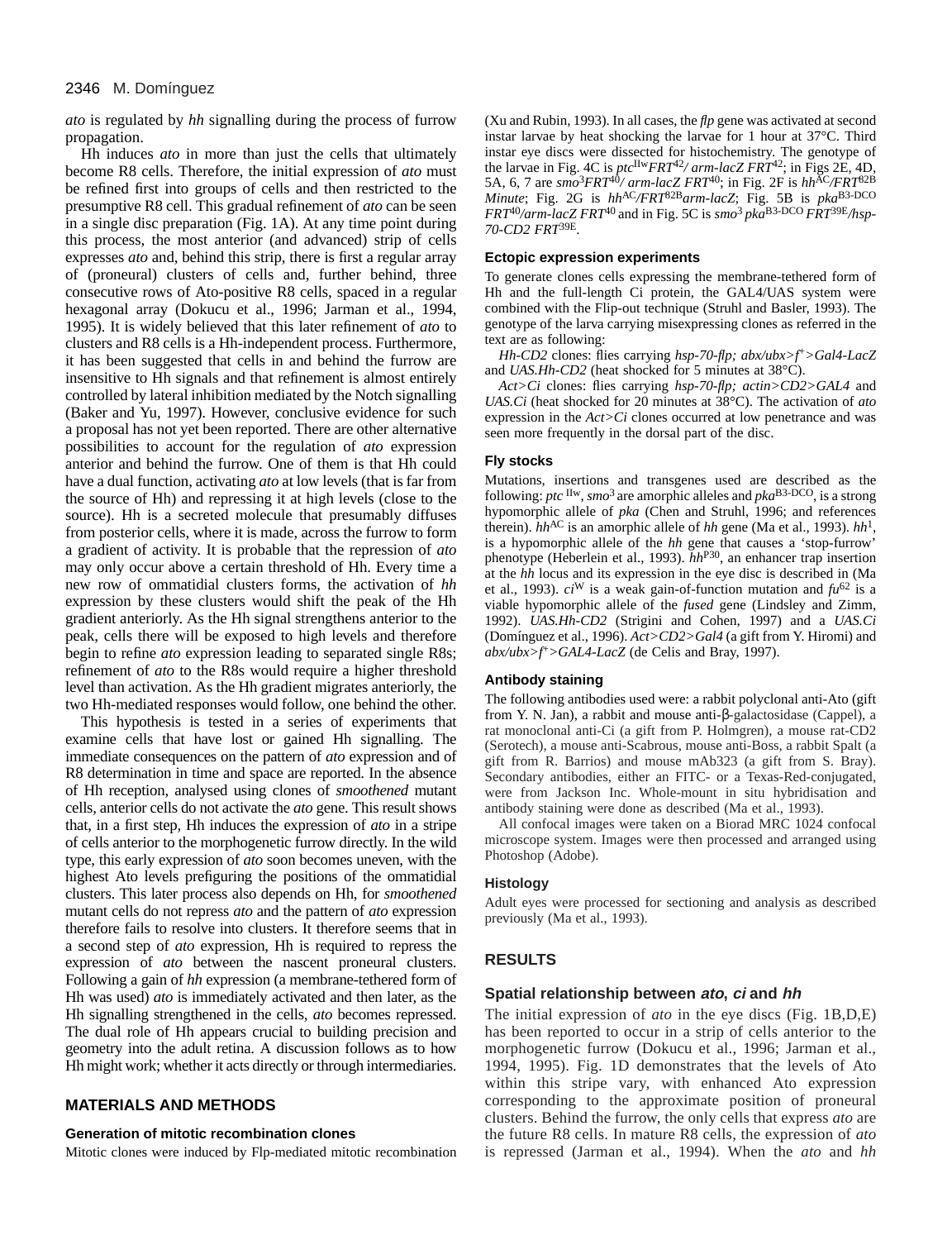

**Fig. 1.** The temporal and spatial relationship between the *ato* and *hh* genes. (A,C) Schematic representations and (B,D,E) confocal images of eye discs double- (B) and single- (D,E) labelled for Ato (green) and β-galactosidase (red) in the *hh*P30 line. In this and all the subsequent figures, posterior is to the right and the furrow moves towards the left and late third instar larval eye discs are shown. The clustered expression of *ato* coincides with the furrow (framed box in A). An example of vertical scans of Ato expression at the position of the continuous stripe (D) and the clusters in the furrow (E) as represented in C. Note that groups of highest (arrows, D) levels of Ato and the proneural clusters (arrows, E) are out of register. The vertical scan rules out that the heterogeneous Ato distribution is an artefact of the packing of nuclei in that anterior region. (F) Another Hh target, Dpp (Heberlein et al., 1993), is also expressed unevenly in the furrow, with maxima and minima of *mRNA* accumulation, suggesting that the front of Hh signal is uneven and that the prepattern of *ato* is regulated by Hh itself.

expressions are compared (Fig. 1B) it appears that the refinement of *ato* expression occurs in cells close to the *hh*expressing cells, whereas the continuous stripe of *ato*, which is believed to be induced by Hh, is 5-7 ommatidial rows distant from the first row of *hh*-expressing cells (Fig. 1B). This observation suggests that Hh acts at a distance to induce *ato*. Such a long-range action of Hh could be direct or indirectly through a relay of a secondary signal, as suggested in Strutt and Mlodzik (1997).

The Hh-signalling pathway activates gene expression through the Zn-finger transcription factor, Cubitus interruptus (Ci). Ci protein is related to the vertebrate Gli families and the transcriptional activator form correlates with high levels of the full-length Ci protein, which are induced by Hh (reviewed in Ruiz i Altaba, 1997). In the eye disc, the Ci protein is expressed dynamically (Motzny and Holmgren, 1995; Strutt et al., 1996) and (Fig. 2A-C) with the highest levels of Ci protein overlapping with Ato expression (Fig. 2D). Accordingly, misexpression of high levels of Ci in clones of cells (*Act>Ci* clones, Methods) showed that Ci is able to induce Ato (Fig. 3A,B). A weak gain-of-function mutation, *ci*W, also causes an

## Hedgehog signalling in the Drosophila eye 2347

anterior expansion of the stripe of *ato* that results in formation of extra R8 cells (Fig. 3D,F).

The Ci accumulation in cells ahead of the furrow depends on Hh, for cells lacking *smo* activity have low uniform levels of Ci (Strutt and Mlodzik, 1997; Fig. 2E). Loss of Hh reception more posteriorly (Fig. 2E,G-I) results in the failure to downregulate Ci levels and consequently mutant cells have inappropriately high Ci protein levels when compared to wildtype neighbours, indicating that Hh stimulates (at long-range) and inhibits (at short-range) Ci accumulation.

## **Hedgehog can both activate and repress the expression of the ato gene**

The regulation of *ato* by the Hh-signalling pathway was studied further by generating clones of marked cells expressing a membrane-tethered Hh protein tagged with CD2 (Hh-CD2) (Strigini and Cohen, 1997). Clones were induced using the GAL4/UAS system combined with the Flip-out technique (Methods) and discs were labelled for Ato at two different time points, 24-36 hours and 72-84 hours, after clone induction.

Following a gain of *hh* expression (in the 24-36 hours *Hh-CD2* clones), *ato* was immediately activated (arrows in Fig. 4A), and then later, in the 72 hours *Hh-CD2* cells, *ato* became repressed (Fig. 4B). This sequence of events in these anterior *Hh-CD2* clones parallels the events in the endogenous furrow (see Fig. 1A). Furthermore, once Ato expression is refined in these anterior clones, the normal cascade of ommatidial development is triggered and an ectopic furrow propagates outwards from the clone. When anterior clones are close to the endogenous furrow, it accelerates around them (Fig. 4B), consistent with previous descriptions of clones of cells expressing a wild-type form of Hh (*Tubulin-*α*1>hh* clones; Heberlein et al., 1995). In these *Tubulin-*α*1>hh* clones, formation of ectopic furrows and *ato* induction was restricted to anterior cells close to the endogenous furrow, suggesting a competent zone around the furrow. The GAL4/UAS system yields higher levels of gene expression and, in such conditions, there are no such restrictions in the anterior region.

Small *Hh-CD2* clones consisting of 2-6 cells were also associated with cell-autonomous repression of the endogenous *ato* gene (arrowheads in Fig. 4A), indicating that membranetethered Hh is also able to repress *ato*. A similar phenomenon by Wingless has been proposed for the regulation of *labial* in the midgut (Bienz, 1997), where low levels of Wingless stimulate and high levels repress. Does a similar phenomenon occurs in the regulation of *ato* in the eye? To this end, different levels of membrane-tethered Hh were misexpressed using different GAL4 drivers and activation was found always to be the immediate consequence of increased Hh (not shown). Furthermore, when *ptc*<sup>IIw</sup> activity were removed in clones of mutant cells – a condition that is believed to correspond to maximal Hh activation, the *ato* gene was also activated cellautonomously in the anterior region (Fig. 4C). Thus, the two developmental responses appear to depend on the time of exposure rather than the dose of Hh.

## **Smoothened acts directly to both activate and repress the ato gene**

The repression is linked and follows on an initial activation of *ato* in the *Hh-CD2* or *ptc*IIw anterior clones, but is uncoupled from activation in the small *Hh-CD2* clones around the furrow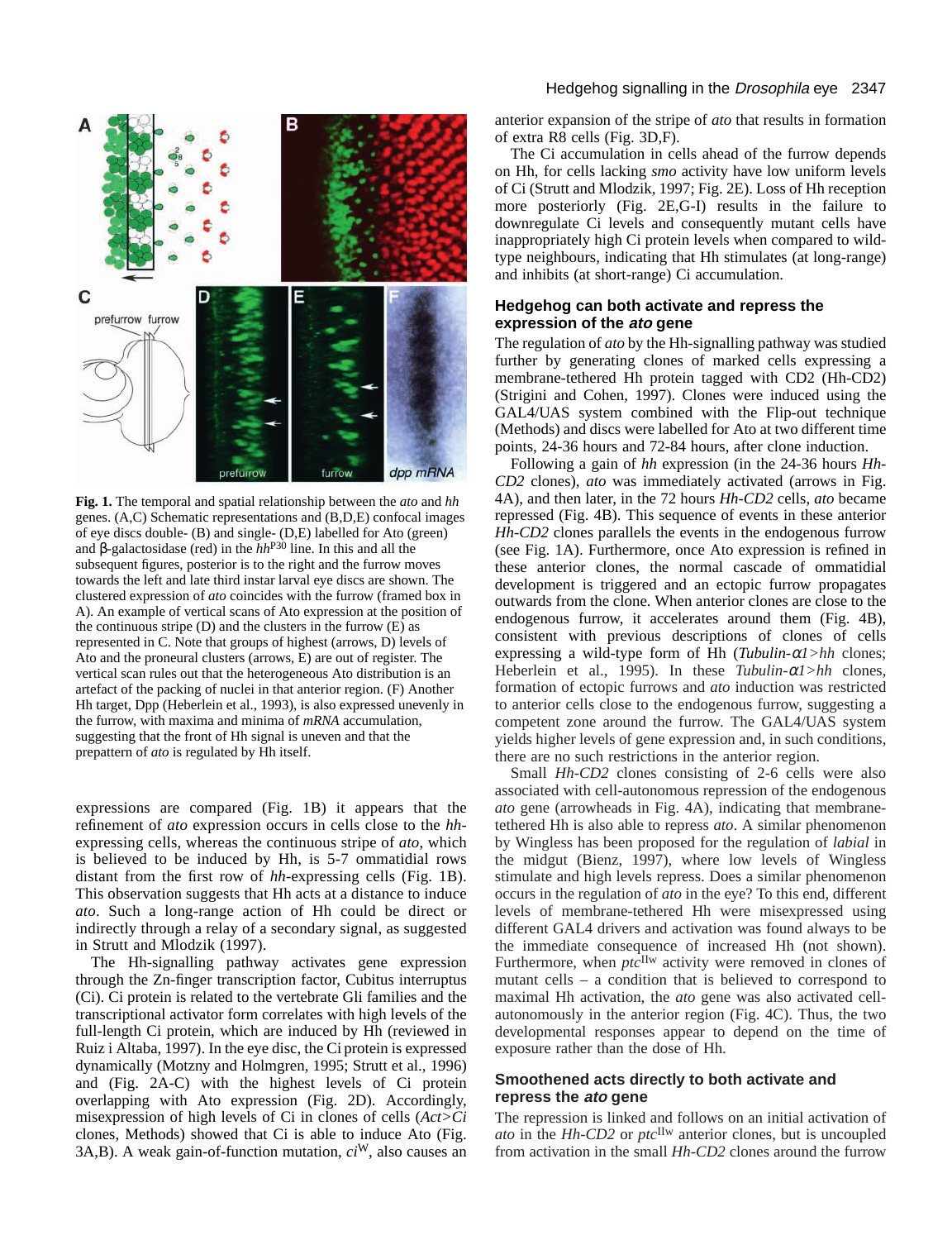## 2348 M. Domínguez

(arrowheads in Fig. 4A), suggesting that activation and repression could be regulated independently of each other. To address this issue directly, cells that have lost Hh signalling were examined for immediate effects on the pattern of *ato* expression and R8 determination. Hh acts via a receptor, Ptc, that binds to a seven-transmembrane protein Smo (Ruiz i Altaba, 1997). *smo*3, an amorphic allele of the *smo* gene, blocks the reception of Hh signalling in other systems (Alcedo et al., 1996; Chen and Struhl, 1996; van den Heuvel and Ingham, 1996). Small *smo*<sup>3</sup> clones were studied as to their effect on the expression of *ato*.

*smo*<sup>3</sup> mutant clones cells anterior to the furrow do not activate the *ato* gene (arrowheads Fig. 4D), indicating that Hh is absolutely required to induce this expression of *ato*. In the wild type, this initial expression of *ato* soon becomes refined

to evenly spaced clusters. This later refinement also appears to depend on Hh, since *smo*<sup>3</sup> mutant cells derepress *ato* in between the nascent *ato* clusters and, consequently, this pattern of *ato* expression fails to resolve into clusters or isolated cells (arrows in Fig. 4D).

Clones of *smo*3 cells spanning the furrow (asterisk in Fig. 4D) showed that *ato* derepression can occur in these same cells that never initially expressed *ato*, consistent with the idea that repression and the initial activation are regulated independently of each other.

# **Rough is a retinal-specific transcriptional repressor acting downstream of Hedgehog**

The derepression of *ato* in *smo*<sup>3</sup> clones suggests a role for Hh in and behind the furrow to regulate gene expression. In agreement with this, the expression of the homeodomain protein Rough (Heberlein et al., 1994; Kimmel et al., 1990) in and behind the furrow was found to be regulated by Hh (Fig. 5A-C). The *rough* expression in the furrow was abolished or strongly reduced in *smo*<sup>3</sup> clones (Fig. 5A) and expressed ectopically in anterior cells within  $pka^{\hat{B}3-DCO}$  clones (Fig. 5B). The loss of the *rough* furrow expression was rescued by providing receptor-independent activation of Hh signalling (by removing *pka*) in the *smo*<sup>3</sup> cells (Fig. 5C), demonstrating that Hh induces *rough* expression. In the wild type, *rough* and *ato* have complementary expression patterns (Dokucu et al., 1996) and it has been proposed that Rough represses *ato*. Accordingly, modulation of *ato* expression in the anterior *smo*3 *pka*B3- DCO clones was associated with gain of *rough* expression (Fig. 5C). A gain-offunction *rough* mutation,  $ro<sup>DOM</sup>$ , results in a premature stop of furrow

progression (Heberlein et al., 1993) and this effect can be corrected by reducing doses of *hh* (Treisman et al., 1997), consistent with the positive regulation of *rough* by Hh*.* Thus, the regulation and function of *rough* gene suggest that its product acts downstream of Hh to refine *ato* expression.

The expression of *rough* is also eliminated in clones of cells lacking the *Drosophila* Epidermal Growth Factor receptor (*EGFR*) activity (Domínguez et al., 1998), suggesting that the EGFR might mediate the Hh-dependent activation of *rough*. In the *EGFR*<sup>−</sup> clones, there is clearly an excess of single-out Atopositive cells, a phenotype that resembles the effect of loss of *rough* itself; however, unlike the effects of removing *smo* activity, most *EGFR*<sup>−</sup> cells do not block the restriction of *ato* to isolated cells, indicating that EGFR mediates only some functions of Hh.



**Fig. 2**. The regulation of the pattern of Ci distribution by Hh. (A) In the eye field, Ci is present in almost all cells, except in the dorsal head region around the occelli (oc). (B,C) High magnification views of the region around the furrow focused at the basal (B) or at the apical (C) levels. The highest levels of Ci coincides within the furrow (f) and overlaps with the expression of Ato (red), denoted by the yellow coincident staining (D). The posterior edge of the high Ci is sinusoidal and Ci levels decrease abruptly to a homogeneous low level behind the furrow. (E) *smo*<sup>3</sup> clones spanning the furrow exhibits low Ci levels (arrowheads) in the region ahead of the furrow and higher than normal levels in and behind the furrow (arrows).  $(F)$  A *hh*<sup>AC</sup> clone induced in a *Minute* background and not marked. The Ci labelling in the unrecruited cells illustrates the disorganisation of ommatidial clusters formed in the absence of *hh* (compared with Fig. 2C). Ahead of the disorganised clusters, Ci fails to accumulate (arrowhead). A lower magnification of the disc and showing Spalt expression in differentiating cells (red) and Ci (green) is shown in the right panel. (G) Eye disc containing  $hh^{AC}$  clones marked by the absence of β-galactosidase (red). Note the inappropriate upregulation of Ci in the centre of posterior  $hh^{AC}$  mutant clone (arrowheads). (H) Similarly, cells unable to transduce the Hh signal, in the *fu*<sup>62</sup> mutant discs, have elevated Ci levels (arrowhead) posterior to the furrow. (I) The loss-of-function *hh*<sup>1</sup> mutation lacks *hh* expression in the photoreceptor cells from mid third instar. In the late third instar  $hh<sup>1</sup>$  mutant eye disc, Ci fails to accumulate anterior to the furrow (arrow) and its expression becomes slightly higher behind the furrow in the cells surrounding the developing clusters. a an, anterior antenna; f, furrow.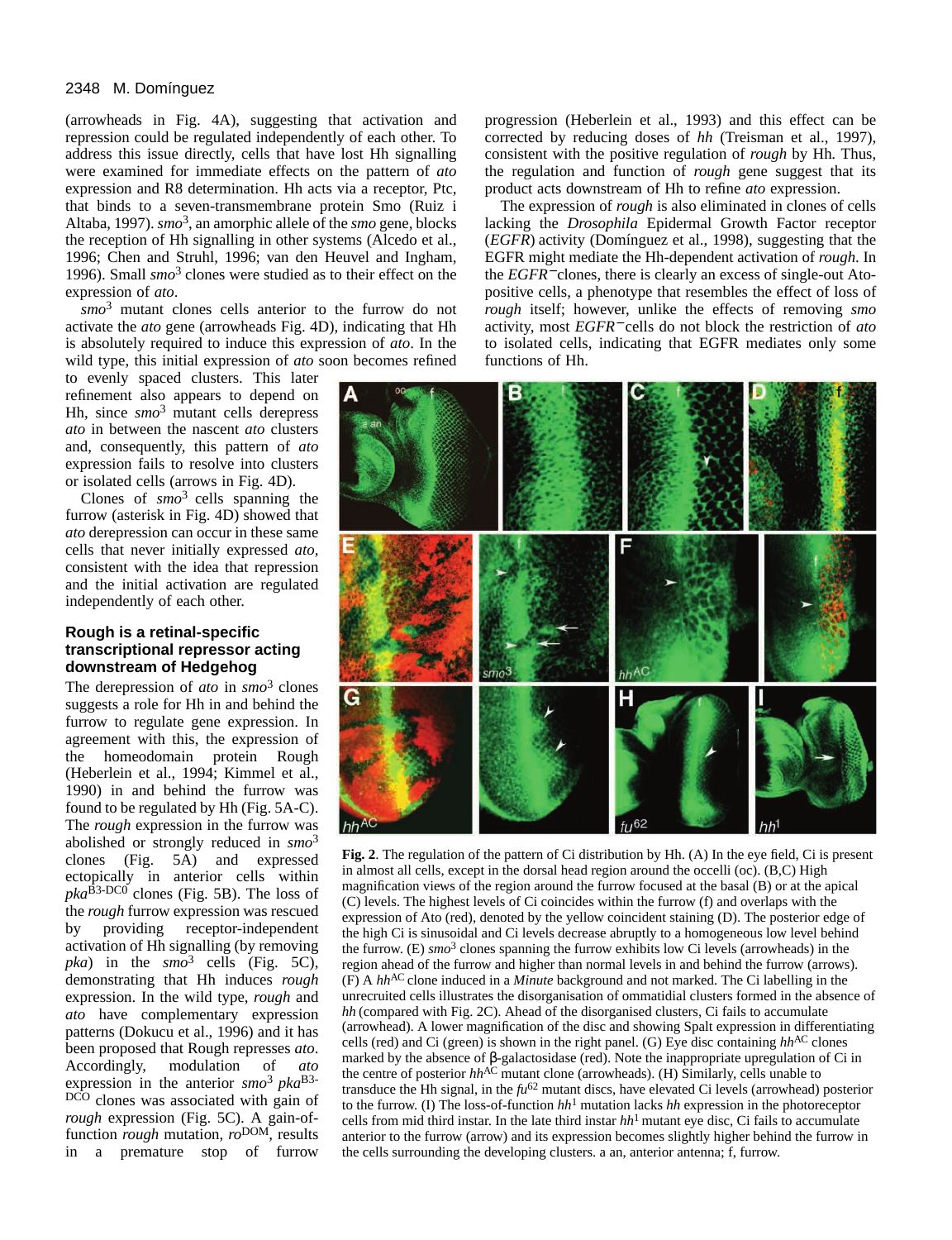

**Fig. 3.** Gain of Ci induces precocious *ato* and promotes R8 determination. (A,B) Eye discs containing *Act>Ci* clone resulted in an dramatically accelerated furrow in the dorsal part of the eye (arrowhead, A) and misexpression of *ato* (red) at the margin (arrowhead, B). Note that some *Act>Ci* cells (arrow, B) do not induce *ato*. The clones are identified by the increased expression of Ci (green and arrow, A) driven by the *actin* promoter.  $ci^W$  flies have at low penetrance rough eyes. (C) A section through such a rough *ci*W eye. Note the presence of ommatidia arranged in a linear pattern (arrowheads) instead of the normal hexagonal one. More rarely, *ci*<sup>W</sup> ommatidia lack photoreceptors or present mirror-image duplication of the ommatidia (not shown). (D) The anterior expression of Ato is expanded (double arrow) in the *ci*<sup>W</sup> eye discs and extra R8 Atopositive cells (arrowhead) form at ectopic positions. Portions of eye discs stained with anti-Boss to visualise the array of R8 cells in the wild-type (E) and *ci*<sup>W</sup> (F) discs. The extra R8 cells (asterisks, F) disrupt locally the hexagonal order of R8 cells.

#### **Ommatidial differentiation in smo clones**

The complex expression pattern of *ato* may be essential for its normal function. For example, the restricted expression in the proneural clusters may provide a bias for the positioning of the R8 cells (Lee et al., 1996; Baker and Zitron, 1995). Furthermore, the refinement of *ato* to single cells has been proposed to be obligatory for the selection of isolated R8 precursors (Baker and Zitron, 1995; Baker et al., 1996). The

# Hedgehog signalling in the Drosophila eye 2349

expression pattern of *ato* never resolves into single cells in the *smo*<sup>3</sup> clones (Fig. 4D) and, therefore, it is surprising that the ommatidial formation is relatively normal (Strutt and Mlodzik, 1997).

The formation of these R8 precursors has been studied by looking at the expression of *scabrous* in the *smo*<sup>3</sup> clones. In the wild-type eye discs, the Scabrous protein is first seen in clusters of cells ahead of the furrow and later is activated in the emerging R8 precursors (Baker et al., 1990; Mlodzik et al., 1990; Lee et al., 1996). In the *smo*<sup>3</sup> clones, the clustered expression of *scabrous* is abolished (Fig. 6A), consistent with this expression being induced by Ato (Jarman et al., 1995). The expression of *scabrous* in the R8 precursors is not affected (Fig. 6A,B) and this expression is used to visualise directly the singling out of R8 cells within the *smo*<sup>3</sup> tissue. Assessed by *scabrous* expression, the timing of emergence of the mutant R8 precursors is normal (Fig. 6A,B) and, like the wild-type precursors, they appear isolated (Fig. 6A,B) but the spacing is wider, suggesting a reduction in the number of R8 precursors forming in the  $smo^3$  tissue and the spatial organisation is very disrupted (see below).

The isolated Scabrous-positive (R8) precursors may be selected via a lateral inhibition process involving the Notch pathway. To confirm the idea that Notch activation is unaffected by the loss of  $smo^3$ , the expression of the bHLH genes of the Enhancer of split complex [E(spl)], which are direct targets of the Notch signalling (Jennings et al., 1994), was studied. The *E(spl)* expression ahead of the furrow is affected (not shown), consistent with this expression being dependent on Ato (Dokucu et al., 1996). In the furrow and behind it (and within the  $smo^3$  tissue),  $E(spl)$  is in spaced clusters (Fig. 6C), indicating that Notch pathway is activated there. The activation of Notch can account for the formation of isolated R8 precursors. This result also shows that the refinement of *ato* expression is not obligatory for the singling out of R8 cells by Notch-mediated lateral inhibition.

# **Spatial organisation of R8 cells in the absence of Hh signalling**

As noted by Strutt and Mlodzik (1997), neuronal differentiation is dramatically delayed in the *smo* tissue (about 3-5 ommatidial rows delayed, Fig. 7A-C). However, a closer examination of ommatidial differentiation at the border of *smo*3/*smo*<sup>+</sup> cells shows that the effect is autonomous (see example in Fig. 7C). Ommatidia at the perimeter and the centre of the clone suffer the same delay in differentiation and this effect cannot be completely explained by a similar delay in the singling out of R8 precursors (see Figs 6A,B, 7F). Thus, the loss of *smo*<sup>3</sup> may directly affect when cells begin to differentiate as photoreceptor neurones.

Another phenotype seen in the *smo*<sup>3</sup> clones is disarray of the rows of ommatidial clusters. This is particularly apparent at the posterior borders of  $smo^3/smo^+$  tissue (Fig. 7A-C). In the wildtype tissue, within a row the nascent R8 cells lie out of register with the extant R8 cells in the previous row (see scheme in Fig. 1A). In the *smo*<sup>3</sup> tissue, the R8 cells in the nascent rows (anterior to the wild-type tissue) appear either in register or out of register to the R8 cells in the previous row. This disorganisation of the rows of ommatidia is observed across the *smo* clones, resulting in flaws during the packing of ommatidial clusters that can be seen in the adult eyes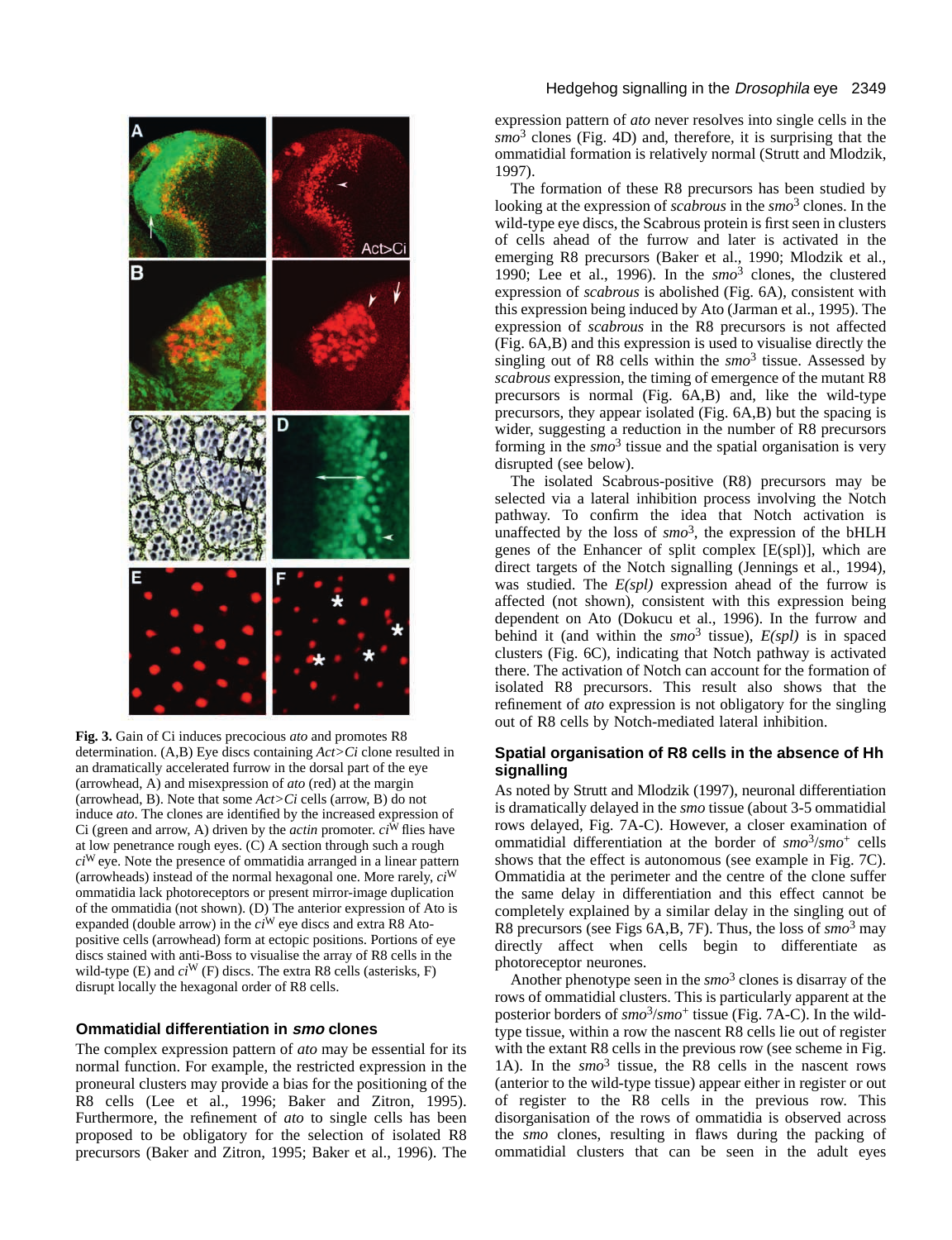# 2350 M. Domínguez

**Fig. 4.** Effects of gain and loss of Hh signalling on *ato* gene expression. (A,B) Eye disc carrying *Hh-CD2* clones labelled for Ato (green) and CD2 (red) 24 hours (A) and 72 hours (B) after clone induction. (A) Anterior *Hh-CD2* cells (arrows) and immediately adjacent cells (asterisks) activate *ato*. *Hh-CD2* clones located within the furrow lack autonomously Ato (arrowheads). The furrow is marked by the white line. (B) The initial uniform *ato* expression has declined at this stage and only isolated Ato-positive precursors, arranged irregularly, are seen within the *Hh-CD2* cells. The right panel shows a high magnification view of the clone marked by the presence of *CD2* (red) expression. The furrow has accelerated around



the clone (denoted by the strip of wild-type *ato* cells). (C,D) Ato expression (green) in eye discs containing *ptc*IIw (C) and *smo*<sup>3</sup> (D) clones marked by the absence of β-galactosidase (red). Single and superimposed images are shown next to each other. (C) *ato* is cell autonomously activated in anterior *ptc*IIw clones (arrowhead). *ptc*IIw clones closer to the furrow have already initiated repression and isolated Ato-positive cells are seen arranged irregularly (arrow). (D) *smo*3 cells fail to activate *ato* anterior to the furrow (arrowhead) and exhibit ectopic *ato* when located in and just posterior to the furrow (arrows). The *smo*<sup>3</sup> clone marked by an asterisk (left panel) bisects the furrow and illustrates the temporal sequence of events with the *smo*<sup>3</sup> cells*.* The expression of *ato* ends in the posterior region at roughly the same time in the *smo*<sup>3</sup> cells and in the wild-type mature R8 precursors. Note that *ato* expression is at a lower level than that observed in *smo*+ cells.

(arrowheads in Fig. 7D). Defects in the positioning of ommatidial clusters are also seen in large clones of *hh* null clones (*hh*<sup>AC</sup>) that do not extend the margin of the eye disc (Fig. 2F), and in a weak gain-of-function *ci*<sup>W</sup> mutants (Fig. 3C,F), where the Hh signalling pathway is constitutively activated. Unlike other mutants causing defects in the spacing and the number of R8 cells per cluster, the disarray of ommatidia seen in *smo*3, *hh*AC or *ci*<sup>W</sup> eyes is not related to defects in the singling out of R8 precursors, suggesting that the Hh signalling pathway might control directly this aspect of eye development.

# **DISCUSSION**

*ato* is expressed in a complex pattern before and during the progression of the furrow (Jarman et al., 1994, 1995). It is thought that Hh, which is secreted by cells behind the furrow, spreads forward to induce *ato* expression in the furrow (reviewed in Treisman and Heberlein, 1998). The response is

**Fig. 5.** Regulation of *rough* expression by Hh. (A,B) The mutant tissue is marked by the absence of β-galactosidase expression (red). (A) *rough* is expressed widely in and behind the furrow and this expression is abolished or strongly reduced (arrows) within the *smo*<sup>3</sup> cells. *rough* is also expressed at a lower levels in the outer photoreceptors R2-R5 (Heberlein et al., 1994; Kimmel et al., 1990). This expression is unimpeded in the *smo*<sup>3</sup> clones. (B) *rough* expression in a mosaic *pka* B3-DCO discs. Arrowheads point to strong (furrow) expression of *rough* in the endogenous and ectopic domain. Arrows point to the weaker expression in photoreceptors cells. (C) The earlier and stronger *rough* (green) expression in the furrow (arrowhead) is rescued in  $\sin^3 pka$  B<sub>3</sub>-DCO cells and is complementary to ectopic Ato (red) expression.

limited to a narrow band ahead of the furrow, most probably because cells are only competent to respond to Hh for a short

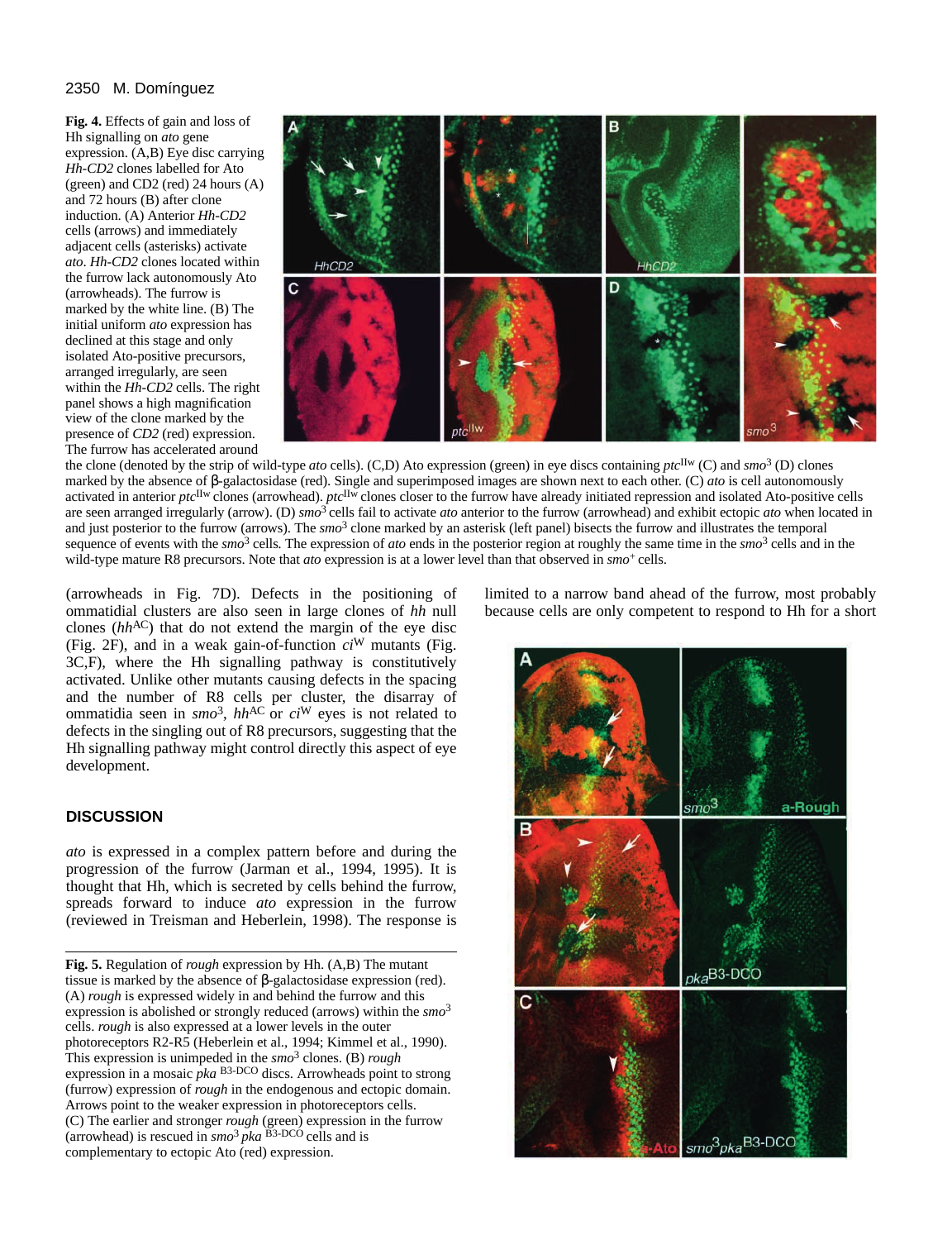time, afterwards becoming refractory (Baker and Yu, 1997). However, this is not sufficient to explain the pattern of *ato*: there is a gap equivalent to several ommatidial rows between the source of Hh and those cells containing Ato protein. Here this gap is shown to stem from repression of *ato* by the highest concentrations of Hh and the results of experiments on the directness of this repression are reported.

First, *ato* expression in cells that have gained *hh w*as examined. Misexpression of *hh*-*CD2* can either activate (when clones are lying anteriorly) or repress (when they lie adjacent to the furrow) the expression of *ato.* Repression of *ato* is autonomous to the *hh-CD2* cells, suggesting that Hh may repress *ato* directly. These observations suggest that Hh is secreted near the advancing furrow: close to the source *ato* expression is inhibited, further away it is induced. If *hh-CD2* is misexpressed, naive cells begin to express *ato* prematurely and this ectopic *ato* initiates precocious ommatidial formation. However, slightly later (and within the region of influence of the endogenous *hh*), misexpression of *hh-CD2* results in the premature repression of *ato*; thus cells experiencing the extra Hh exhibit no *ato* expression while the wild-type neighbours just begin to express *ato*. This model

was then tested by manipulating the reception of the Hh signal using in vivo assays, and genetic evidence showed that Hh is required for both promoting and inhibiting *ato* expression.

Hh mediates its signalling activities via a heteromeric receptor complex, which includes the Smo protein and the receptor Ptc (reviewed in Ruiz i Altaba, 1997). Smo is required for transducing the Hh signal in the receiving cells, whereas Ptc is required to inhibit Smo activity in the absence of Hh. When *ptc* is removed in clones, the Hh signalling pathway is constitutively activated and the expression of *ato* is immediately induced. Examination of *ato* expression in these marked clones suggests that Hh has the ability to act autonomously in the receiving cells to induce *ato*. Hh activation also results in the induction of Rough, a previously identified negative regulator of *ato*. This result supports a second role of the Hh signalling pathway in inhibiting *ato*.

The *smo*<sup>3</sup> data also supports the dual role of Hh: *smo*<sup>3</sup> clones exhibit no expression of *ato* (when lying anterior to the furrow) but show ectopic expression of *ato* and absence of *rough* expression (when lying in the furrow). In the proposed model, the induction of Hh has two effects in the responding cells: (1) as an *ato* inducing signal, through the activation (by upregulation) of the Zn-finger transcription factor Ci, and (2) as an inhibitory signal, through activation of Rough, to inhibit *ato* expression in the cells in and behind the furrow. The two responses occur in a cell sequentially, as monitored by *ato* and *rough* expression in the wild-type pattern and by analysis of their expression in marked clones. The expression domains of *ato*, Ci protein and *rough* and their relationship with Hh supports the model. Ci and *rough* are activated and expressed, respectively, by Hh in restricted spatial domains across the furrow and their expression overlaps (in the case of Ci) or is complementary (in the case of *rough*) with *ato*,

consistent with their role in promoting and inhibiting *ato* expression, respectively.

# **Regulation of ato expression in the absence of hh signalling**

The *smo*<sup>3</sup> data suggests how *ato* must be regulated by activation in the furrow. Sun et al. (1998) has recently reported that *ato* expression is controlled by two enhancer elements located 5' or 3' to the coding sequences. A 3' enhancer directs initial expression in a stripe anterior to the furrow and a distinct 5′ enhancer drives expression in the proneural clusters and R8 cells within and posterior to the furrow. The 5′ enhancer, but not the 3′ enhancer, depends on endogenous *ato* function. The identification of the factors that activate the 5′ enhancer element will require refining the *ato* regulatory sequences followed by binding studies in vitro and in vivo. One of the factors binding to these *ato* promoters might be Ci. Preliminary results of loss of *ci* in mitotic clones are consistent with Ci acting as a positive transcriptional regulator of *ato* (M. D. and E. Hafen, unpublished results). During furrow progression, Ci is upregulated in the cells anterior to the furrow and in groups of cells in the furrow that coincide with cells expressing *ato.*



**Fig. 6.** Lateral inhibition operates in the absence of Hh reception. *smo*3 mutant discs stained with anti-Scabrous (green, A,B) and mAb 323 (green, C) and antiβ-galactosidase (red, A-C) to mark the mutant tissue. Single and superimposed images are shown. (A) The expression of *scabrous* in clusters of cells anterior to the furrow is blocked in the  $smo^3$  tissue (asterisk in A), in agreement with a requirement for Ato in the activation of *scabrous* (Jarman et al., 1995). The *smo*3 R8 precursors express Scabrous (arrows in A and B). Note that singling out of R8 cells is not delayed in the *smo*<sup>3</sup> tissue. (C) *E(spl)* expression, using the mAb323 antibody (Jennings et al., 1994), is detected within *smo*<sup>3</sup> cells (arrows, left panel) and it occurs in spaced clusters (arrowheads). The approximated position of the furrow is indicated by a white line.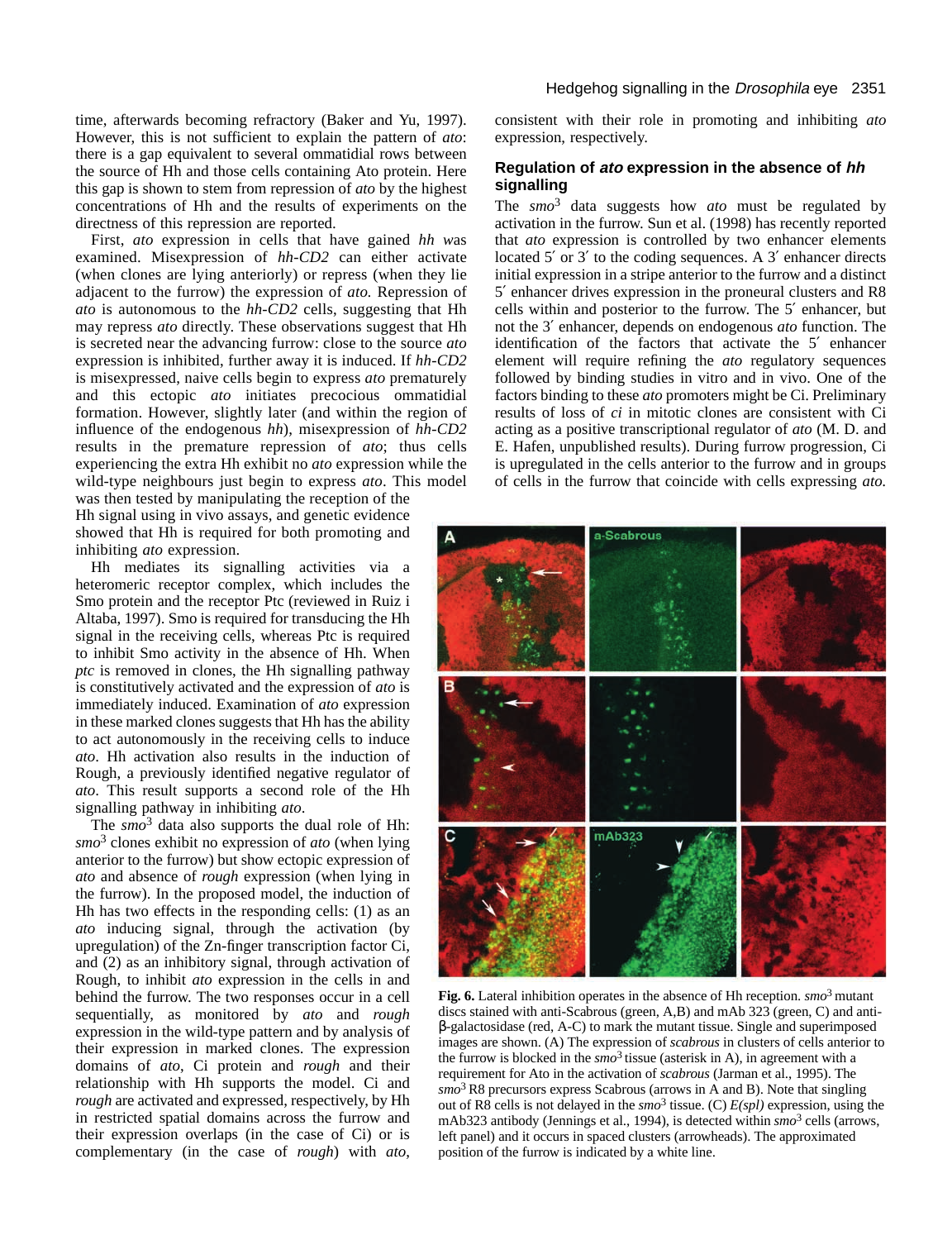**Fig. 7.** Defects in the arrangement of ommatidia in the absence of *smo* activity. (A-C) Discs were stained with 22C10, a neuronal cell marker, and the images in A, B are at the R8 level. A′ and B′ are interpretations of the spatial organisation around the borders of three (1-3) clones in A,B. Red dots represent wild-type ommatidia and the black ones are *smo*<sup>3</sup> ommatidia. Note also that the front of 22C10 expression is delayed about 3 to 5 ommatidial rows behind the differentiation of the photoreceptor R8 in adjacent wild-type ommatidia which develop normally (see examples in B,C). (D) Section through a mosaic *smo*<sup>3</sup> adult eye. Arrowheads point to mispositoned ommatidia. (E,F) Arm staining (green, E and red, F) illustrates that changes in cell shape associated with morphogenesis are normal within the *smo*<sup>3</sup> clones. Note that *smo*<sup>3</sup> ommatidia are broadly spaced, suggesting a reduction in the number of ommatidia forming in the *smo* tissue. Apical constrictions similar to those in the endogenous furrow (f) are seen in the anterior border of *smo*+/*smo*3 tissue (arrows, E,F). The  $\text{s}mo^3$  tissue is marked by the absence of β-galactosidase (red, A-C,E and green, F). Elav expression (blue, F) is very delayed in the mutant tissue (white arrowhead) when compared to the wild type (black arrowhead).

These high levels of Ci are then later downregulated to a low level behind the furrow. Ci is thought to act as a transcriptional factor activating or repressing target genes in a concentrationdependent manner (Domínguez et al., 1996). The transcriptional activator form of Ci is thought to correlate with high levels of full-length Ci protein induced by Hh (reviewed in Ruiz i Altaba, 1998). This upregulation of Ci proteins by Hh is a conserved feature of Hh signalling in all systems. Therefore it is surprising that, in the eye, Ci is not upregulated near to the Hh source but only in cells far away. The analysis of Ci distribution in  $smo^3$ ,  $hh^{AC}$  and viable *fused* alleles – where the reception and transduction of the Hh signal is blocked or very reduced – suggests that high levels of Hh protein may inhibit Ci protein levels. Probably this regulation is required to restrict the domain of Ci activation and therefore the cells competent to express *ato*. Thus, by combining a positive long-range inductive signal with short-range inhibition of Ci, Hh may act to pattern *ato* expression along the anteroposterior axis and refine the array of R8 cells.

# **Progression of the furrow in the absence of smo activity**

The exact underlying mechanism of furrow progression is not yet fully understood but experiments that manipulate *hh* activity suggested that the process is controlled by Hh and its target proneural, antineural and cell cycle genes (reviewed in Treisman and Heberlein, 1998). Recent experiments by Strutt and Mlodzik (1997) have been interpreted to indicate that Hh



acts indirectly in this process, probably by regulating the expression of an unknown secondary secreted signal, which would be necessary and sufficient to sustain furrow progression. The disruption of expression of this signal by the *smo*<sup>3</sup> clones would be manifested as non-autonomous disruption in the pattern of gene expression and the furrow in more anterior regions. Several genes were tested here. In the case of *ato* and *ci*, their expressions in the furrow are altered in a way consistent with a dual (and probably direct) role of Hh in promoting and inhibiting its expression and activity, respectively. Expression of both *scabrous* and *E(spl)* appear to consist of two distinct domains: anterior to the furrow, an early expression domain in spaced clusters of cells that is Atodependent (Dokucu et al., 1996; Jarman et al., 1995). A second domain of expression, which begins in the furrow, is independent of Ato and the Hh pathway (this study). Accordingly, only the first domain of expression is affected by the *smo*<sup>3</sup> clones. Together, these observations do not support a model of a secondary relay signal acting downstream of Hh, rather they suggest that other factors regulate gene expression and sustain furrow progression either independently or in combination with Hh signal.

# **Conclusions**

Examination of gene expression and patterning defects in the cells that have lost and gained Hh signalling has revealed previously unsuspected genetic subdivisions of the process that controls the pattern of *ato* and hence R8 cells. Hh seems to